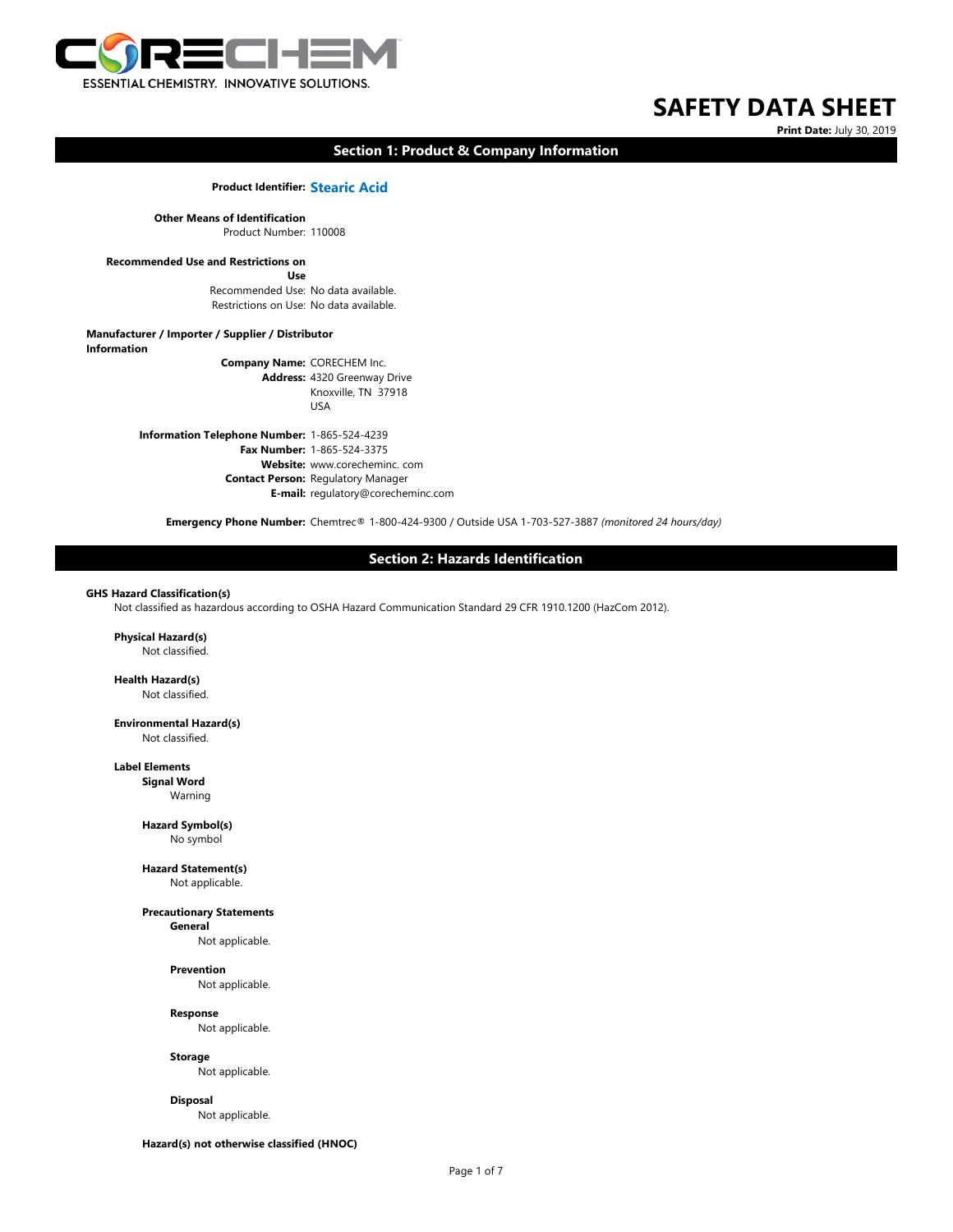

**Print Date:** July 30, 2019

#### None known.

# **Section 3: Composition/Information on Ingredients**

#### **Substance**

| Chemical Identitv <sup>2</sup>                 | Common Name/Svnonvm(s) | CAS $#^3$ | Weight % | <b>Impurity or Stabilizing Additive I</b> |
|------------------------------------------------|------------------------|-----------|----------|-------------------------------------------|
| Mainly Saturated Straight chain monocarboxylic |                        | . . - 4   | 75-100%  | Nc                                        |
| acids                                          |                        |           |          |                                           |

1. Information regarding the composition and the percent ranges of the mixtures ingredients are not presented as it Confidential Business Information (CBI). Where a medical emergency exists (as determined by medical professional), timely disclosure of CBI is assured. The information omitted pertains to only the names of the substances and the concentration in the mixture (product) and can only be requested by a doctor/physician or Local/State/Provincial or Federal Authority.

2. Non‐hazardous ingredients are not presented as to protect the proprietary formula of the product.

3. "— "Indicates ingredient is a mixture and contains multiple ingredients or may have no identifying CAS number.

# **Section 4: First-Aid Measures**

#### **General Information**

Ensure that medical personnel are aware of the material(s) involved and take precautions to protect themselves. In the case of accident or if you feel unwell, seek medical advice immediately (show the label where possible). Wash contaminated clothing before reuse.

#### **Inhalation**

Rescuers should put on appropriate protective gear. Remove from area of exposure. If not breathing, give artificial respiration. If breathing is difficult, give oxygen. Keep Victim warm. Get immediate medical attention.

#### **Skin Contact**

Immediately wash with soap and water. Get medical attention promptly if irritation develops or persists. Remove contaminated shoes and clothes and clean before reuse.

#### **Eye Contact**

Immediately flush eyes with water. Flush eyes with water for a minimum of 15 minutes. Occasionally lifting and lowering upper lids. Get medical attention promptly.

#### **Ingestion**

If swallowed, do NOT induce vomiting. Give victim a glass of water. Call a physician or poison control center immediately. Never give anything by mouth to an unconscious person. Small amounts which accidently enter mouth should be rinsed out until taste of it is gone.

#### **Most important symptoms/effects, acute and delayed**

**Symptoms**

Irritating to eyes, respiratory system and skin.

### **Indication of immediate medical attention and special treatment**

### **needed**

**Hazards** No data available.

# **Treatment**

Treat symptomatically. Symptoms may be delayed.

**Section 5: Fire-Fighting Measures**

#### **General Fire Hazards**

Powdered material may form explosive dust-air mixtures.

#### **Suitable (and Unsuitable) Extinguishing Media**

**Suitable Extinguishing Media**

Extinguishing powder, alcohol resistant foam, carbon dioxide, water fog

**Unsuitable Extinguishing Media**

No data available.

#### **Specific Hazards Arising from the Chemical**

Dust may form explosive mixture with air. During fire, gases hazardous to health may be formed.

# **Special Protective Equipment and Precautions for Firefighters**

# **Special Fire-Fighting Equipment Procedures**

As in any fore, wear self-contained breathing apparatus pressure demand (MSHA/NIOSH approved or equivalent) and full protective gear. Water runoff can cause environmental damage. Dike and collect water used to fight fire. Water spray to cool containers or protect personnel. Use with caution.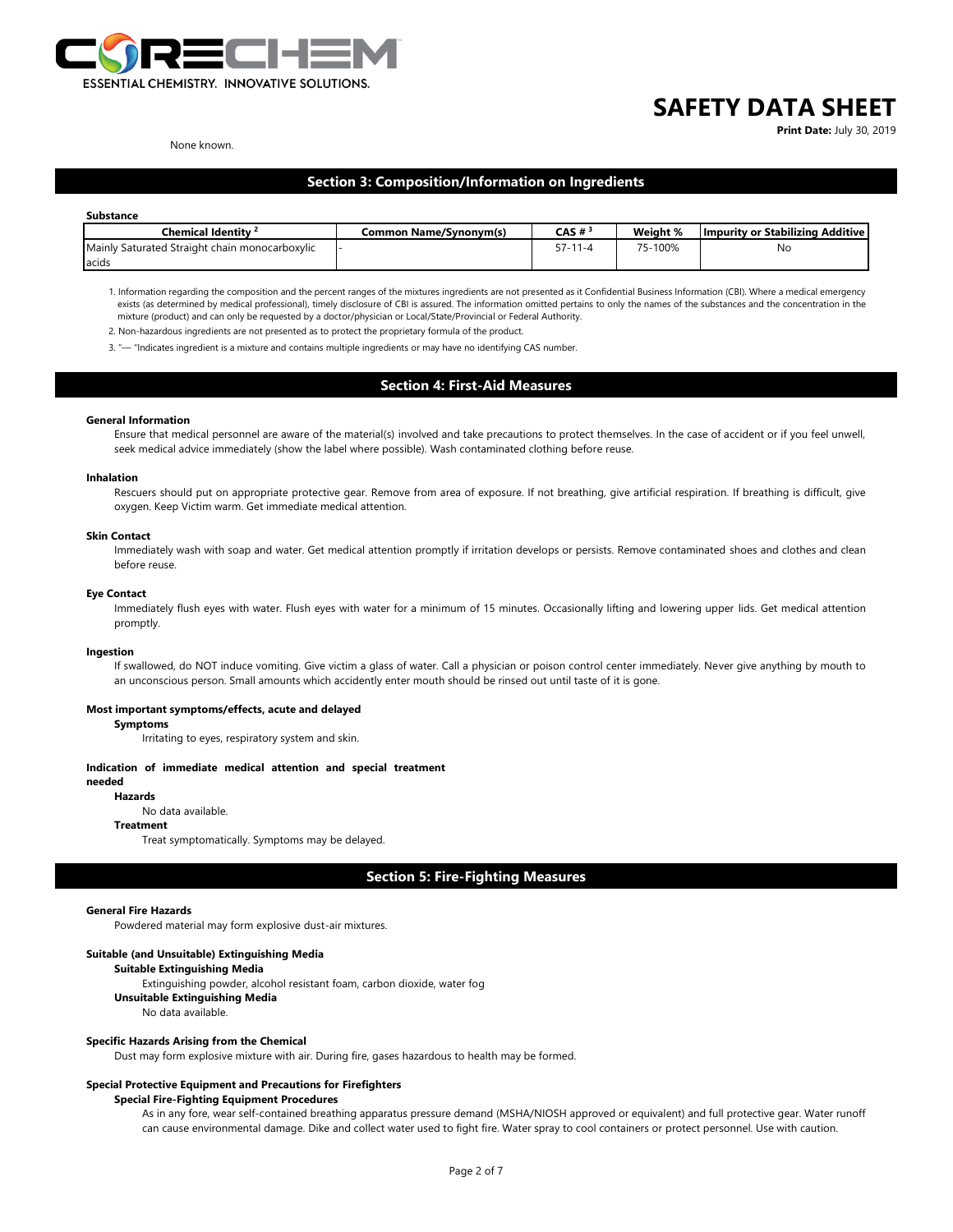

**Print Date:** July 30, 2019

#### **Special Protective Equipment for Fire-Fighters**

As in any fire, wear self-contained breathing apparatus pressure-demand (OSHA/NIOSH approved or equivalent) and full protective gear.

# **Section 6: Accidental Release Measures**

# **Personal Precautions, Protective Equipment and Emergency Procedures**

Evacuate spill area. Do not touch or walk through spilled material. Isolate hazard area and deny entry to unnecessary or unprotected personnel. Stay upwind and keep out of low area. Remove all possible sources of ignition in the surrounding area. Wear appropriate personal protective equipment. Do not touch damaged containers or spilled material unless wearing appropriate protective clothing. Use only noncombustible materials for cleanup. Wash walking surfaces with detergent and water to reduce slipping hazards. See Section 8 of the SDS for Personal Protective Equipment. Ventilate contaminated area thoroughly shut off leaks if possible without personal risk.

### **Methods and Materials for Containment and Clean-Up**

Absorb spill with inert material. (e.g. dry sand or earth.) then place in a chemical waste container. Avoid runoff into storm sewers and ditches which lead to waterways. Use only non-combustible material for Cleanup. Eliminate all ignition sources. Prevent additional discharge of material if able to do so safely. Do not touch or walk through spilled material. Stay upwind of spill. Ventilate spill area. Collect spilled material for disposal. Wear appropriate personal protective equipment (see exposure controls /personal protection section) wash walking surfaces with detergent and water to reduce slipping hazard.

#### **Notification Procedures**

In the event of a spill or accidental release, notify relevant authorities in accordance with all applicable regulations.

#### **Environmental Precautions**

Dike for later disposal. Prevent entry into waterways, sewer, basements or confined areas. Stop the flow of material, if this is without risk. Inform authorities if large amounts are involved.

Do not contaminate water sources or sewer. Prevent further leakage or spillage if safe to do so. Avoid discharge into drains, water courses or onto the ground.

# **Section 7: Handling and Storage**

#### **Precautions for Safe Handling**

Use only in a well-ventilated area. Follow all MSDS/Label precautions even after containers are emptied because they may retain product residues. Avoid contact with eyes, skin and clothing. Avoid breathing vapor, fumes, or mist.

#### **Conditions for Safe Storage, including any Incompatibilities**

Keep away from heat, sparks, and flame. Keep container closed when not in use. Store containers in a cool, well ventilated place.

# **Section 8: Exposure Controls/Personal Protection**

#### **Control Parameters**

#### **Occupational Exposure Limits**

The product does not contain any relevant quantities of hazardous materials with critical values that have to be monitored in the workplace.

#### **Biological Limit Values**

The product does not contain any relevant quantities of hazardous materials with assigned biological limit values.

#### **Appropriate Engineering Controls**

No data available.

#### **Individual protection measures, such as personal protective equipment (PPE)**

#### **General Information**

Good general ventilation (typically 10 air changes per hour) should be used. Ventilation rates should be matched to conditions. If applicable, use process enclosures, local exhaust ventilation, or other engineering controls to maintain airborne levels below recommended exposure limits. If exposure limits have not been established, maintain airborne levels to an acceptable level. Eye wash facilities and emergency shower must be available when handling this product.

#### **Eye/Face Protection**

Wear safety glasses with side shields (or goggles) and a face shield. Wear a full-face respirator, if needed.

# **Skin Protection**

#### **Hand Protection**

Wear appropriate chemical resistant gloves.

# **Other**

Wear appropriate chemical resistant clothing.

#### **Respiratory Protection**

NIOSH/MSHA approved respirators may be necessary if airborne concentrations are expected to exceed exposure limits.

#### **Hygiene Measures**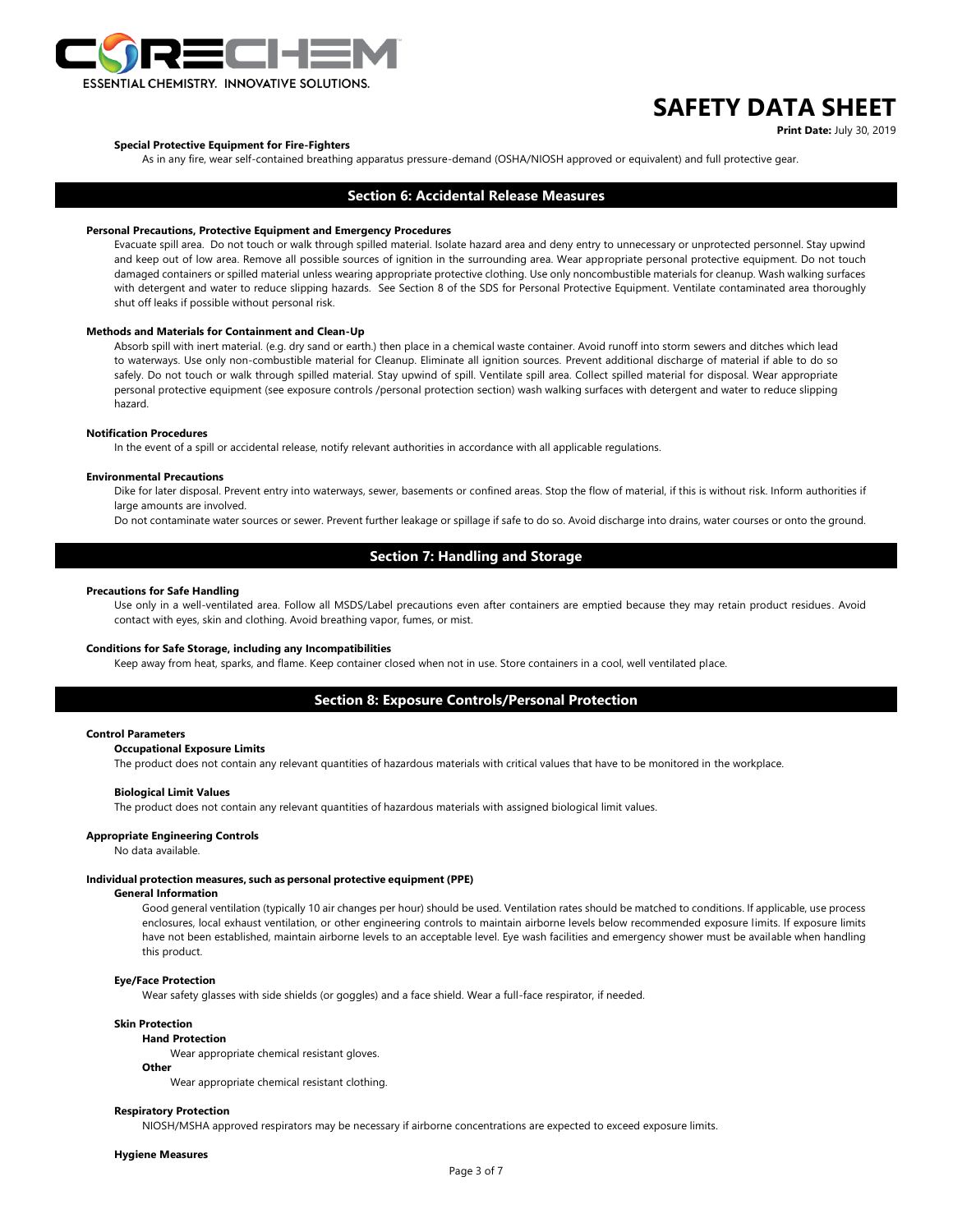

**Print Date:** July 30, 2019 Wash thoroughly after handling. Wash hands before eating. Remove contaminated clothing and wash before reuse. Avoid breathing vapors. Do not eat, drink, or smoke in areas where this material is used.

#### **Other Protective equipment**

Facilities storing, or utilizing this material should be equipped with an eyewash station.

**Section 9: Physical and Chemical Properties**

| Appearance:                                                  |                              |  |  |  |
|--------------------------------------------------------------|------------------------------|--|--|--|
| Physical State:                                              | Solid                        |  |  |  |
| Color:                                                       | White to yellow              |  |  |  |
| Odor:                                                        | Typical                      |  |  |  |
| Odor Threshold:                                              | No data available            |  |  |  |
| pH:                                                          | No data available.           |  |  |  |
| <b>Melting Point/Freezing Point:</b>                         | 69.3 °C                      |  |  |  |
| <b>Initial Boiling Point and Boiling</b>                     | 350 $°C$                     |  |  |  |
| Range:                                                       |                              |  |  |  |
| <b>Flash Point:</b>                                          | 356 °F                       |  |  |  |
| <b>Evaporation Rate</b> (ether $=1$ ):                       | Less than 1                  |  |  |  |
| Flammability (solid, gas):                                   | No data available            |  |  |  |
| <b>Upper/Lower Limit on Flammability or Explosive Limits</b> |                              |  |  |  |
| Flammability Limit - Upper:                                  | No data available.           |  |  |  |
| Flammability Limit - Lower:                                  | No data available            |  |  |  |
| Explosive Limit - Upper:                                     | No data available            |  |  |  |
| Explosive Limit - Lower:                                     | No data available.           |  |  |  |
| <b>Vapor Pressure:</b>                                       | Greater than $1$ ( $air=1$ ) |  |  |  |
| Density, g/cm3                                               | 0.848                        |  |  |  |
| <b>Relative Density (water=1):</b>                           | 0.94(20 °C)                  |  |  |  |
| Solubility(ies):                                             |                              |  |  |  |
| Solubility in water:                                         | Insoluble in water           |  |  |  |
| Solubility (other):                                          | No data available            |  |  |  |
| Partition coefficient (n-                                    | No data available.           |  |  |  |
| octanol/water):                                              |                              |  |  |  |
| <b>Auto-Ignition Temperature:</b>                            | 395 $°C$                     |  |  |  |
| <b>Decomposition Temperature:</b>                            | No data available.           |  |  |  |
| <b>Viscosity:</b>                                            | No data available.           |  |  |  |
|                                                              |                              |  |  |  |
| Other Information:                                           |                              |  |  |  |
| Molecular Weight:                                            | No data available.           |  |  |  |

Formula: No data available.

# **Section 10: Stability and Reactivity**

#### **Reactivity**

No dangerous reaction known under conditions of normal use.

#### **Chemical Stability**

Material is stable under normal conditions.

# **Possibility of Hazardous Reactions**

Hazardous polymerization does not occur.

# **Conditions to Avoid**

Avoid excess heat and sources of ignition.

#### **Incompatible Materials**

Strong oxidizing agents.

#### **Hazardous Decomposition Products**

During combustion carbon monoxide, and carbon dioxide may be formed.

# **Section 11: Toxicological Information**

#### **Information on routes of exposure**

**Ingestion:** Expected to be a low ingestion hazard. Ingestion may cause gastrointestinal tract irritation.

**Inhalation:** Low order of toxicity.

**Skin Contact:** May cause skin irritation. No significant health hazard identified.

**Eye Contact:** Contact with the eyes may cause moderate irritation. May cause eye irritation.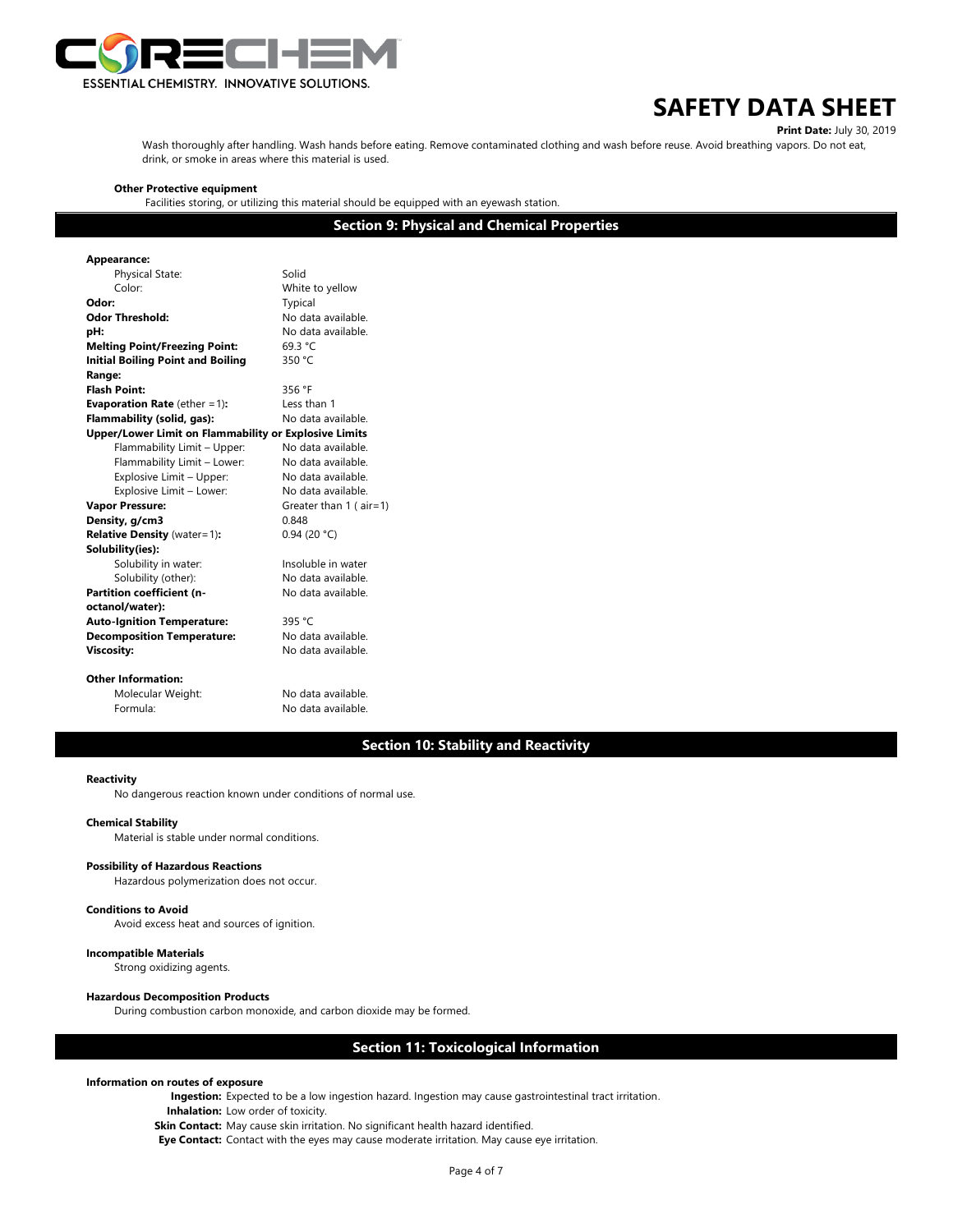

**Print Date:** July 30, 2019

# **Information on Toxicological Effects**

#### **Acute Toxicity (List all possible routes of exposure)**

**Oral**

Mainly saturated straight chain monocarboxylic acid : LD50: > 2,000 mg/kg

**Dermal**

No data available.

#### **Inhalation**

No data available.

**Repeated Dose Toxicity**

No data available.

#### **Skin Corrosion/Irritation**

Powder may irritate skin.

# **Serious Eye Damage/Eye Irritation**

May irritate eyes.

#### **Respiratory/Skin Sensitization**

Not a skin sensitizer.

### **Carcinogenicity**

#### **IARC Monographs on the Evaluation of Carcinogenic Risks to Humans**

- No component of this product present at levels greater than or equal to 0.1% is identified as probable, possible or confirmed human carcinogen by IARC.
	-

# **US. National Toxicology Program (NTP) Report on Carcinogens**

No component of this product present at levels greater than or equal to 0.1% is identified as a known or anticipated carcinogen by NTP.

### **US. OSHA Specifically Regulated Substances (29 CFR 1910.1001-1052)**

No component of this product present at levels greater than or equal to 0.1% is identified as a carcinogen or potential carcinogen by OSHA.

### **Germ Cell Mutagenicity**

**In Vitro**

# No mutagenic components identified.

**In Vivo**

No mutagenic components identified.

#### **Reproductive Toxicity**

None known.

# **Specific Target Organ Toxicity – Single Exposure**

None known.

#### **Specific Target Organ Toxicity – Repeated Exposure**

None known.

#### **Aspiration Hazard**

Not classified.

#### **Other Effects**

None known.

# **Section 12: Ecological Information**

#### **Ecotoxicity**

### **Acute Hazards to the Aquatic Environment**

**Fish**

No data available.

#### **Aquatic Invertebrates** No data available.

# **Toxicity to Aquatic Plants**

No data available.

# **Chronic Hazards to the Aquatic Environment**

**Fish**

No data available.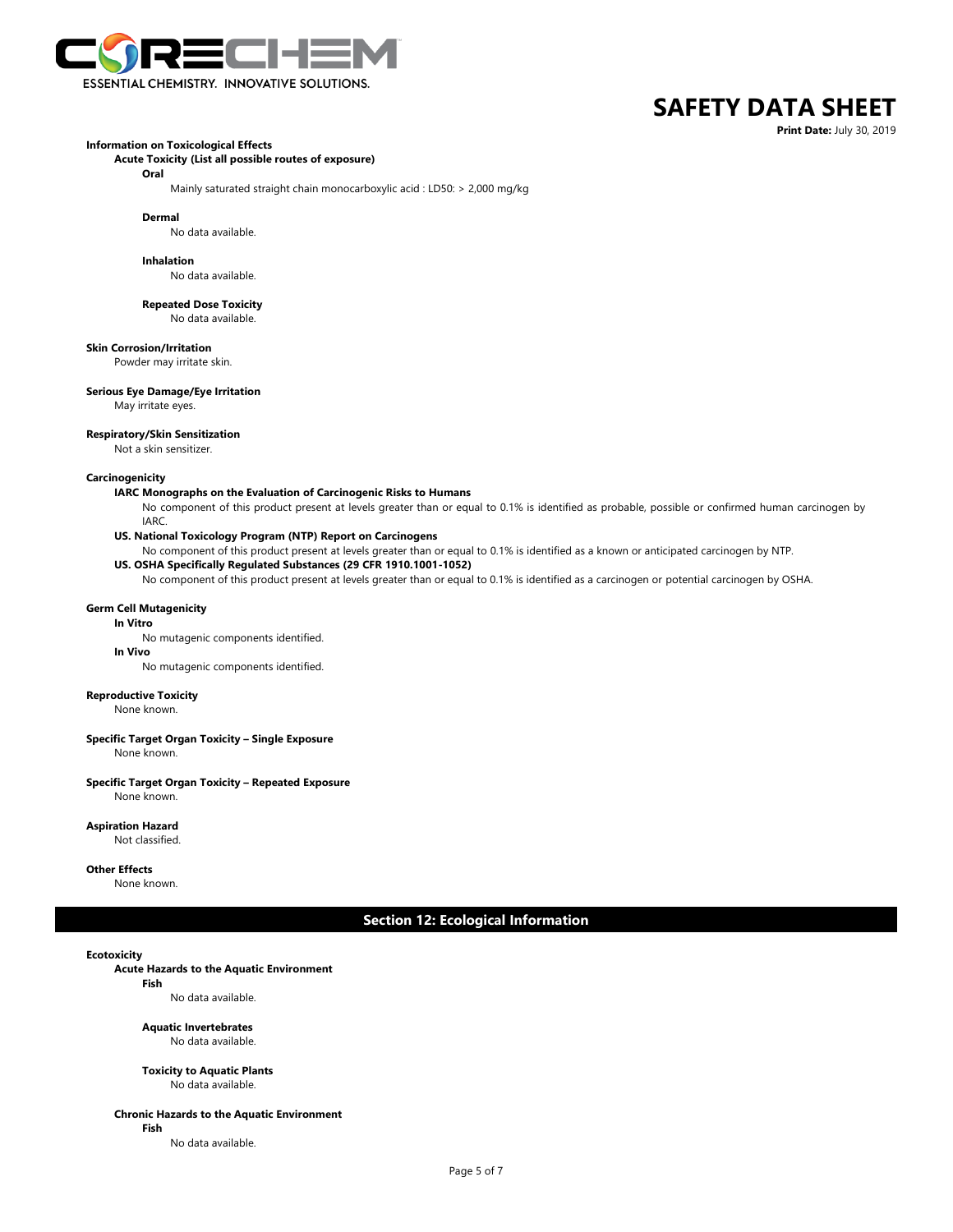

**Print Date:** July 30, 2019

# **Aquatic Invertebrates**

# No data available.

**Toxicity to Aquatic Plants** No data available.

# **Persistence and Degradability**

**Biodegradation** Expected to be readily biodegradable. **BOD/COD Ratio**

No data available.

# **Bioaccumulative Potential**

**Bioconcentration Factor (BCF)**

No data available on bioaccumulation. **Partition Coefficient n-octanol / water (log Kow)** No data available.

# **Mobility in Soil**

The product is insoluble in water and will spread on the water surface.

#### **Other Adverse Effects**

The product components are not classified as environmentally hazardous. However, this does not exclude the possibility that large or frequent spills can have a harmful or damaging effect on the environment.

# **Section 13: Disposal Considerations**

### **Disposal Instructions**

Dispose of waste in accordance with all local, state and federal regulations. Absorb spill with inert material (e.g. dry sand or earth) then place in a chemical waste container. Avoid runoff into storm sewers and ditches which lead to waterways. Use only noncombustible materials for cleanup. Eliminate all ignition sources. Prevent additional discharge of materials if able to do so safely. Do not touch or walk through spilled material. Stay upwind of spill. Ventilate spill area. Collect spilled materials for disposal. Wear appropriate personal protective equipment. (See exposure controls /personal Protection section) Wash walking surfaces with detergent and water to reduce slipping hazard.

#### **Contaminated Packaging**

No Information available.

# **Section 14: Transportation Information**

#### **US Department of Transportation (DOT)**

This material is not regulated as a hazardous material for transport by the U.S. Department of Transportation in accordance with 49 CFR 172.101.

# **Section 15: Regulatory Information**

# **US Federal Regulations**

#### **Toxic Substance Control Act (TSCA), Chemical Substance Inventory, Section 8(b)**

This product or ingredient(s) are listed on the TSCA inventory. Any impurities present in this product are exempt from listing.

**Comprehensive Environmental Response, Compensation, and Liability Act (CERCLA) Hazardous Substance List (40 CFR 302.4)** No chemical(s) in this material are subject to the reporting requirements of CERCLA.

#### **Clean Air Act (CAA), Section 112(r)**

No chemical(s) in this material are subject to the reporting requirements of CAA.

#### **Emergency Planning and Community Right-To-Know Act (EPCRA)**

#### **EPCRA 302 Extremely Hazardous Substance**

No chemical(s) in this material are subject to the reporting requirements of SARA Title III, Section 302.

#### **EPCRA 304 Emergency Response Notification**

No chemical(s) in this material are subject to the reporting requirements of SARA Title III, Section 304.

# **EPCRA 311/312 Emergency and Hazardous Materials Reporting**

Fire Hazard: No Sudden Release of Pressure: No Reactive: No Acute (Immediate) Health Hazard: No Chronic (Delayed) Health Hazard: No